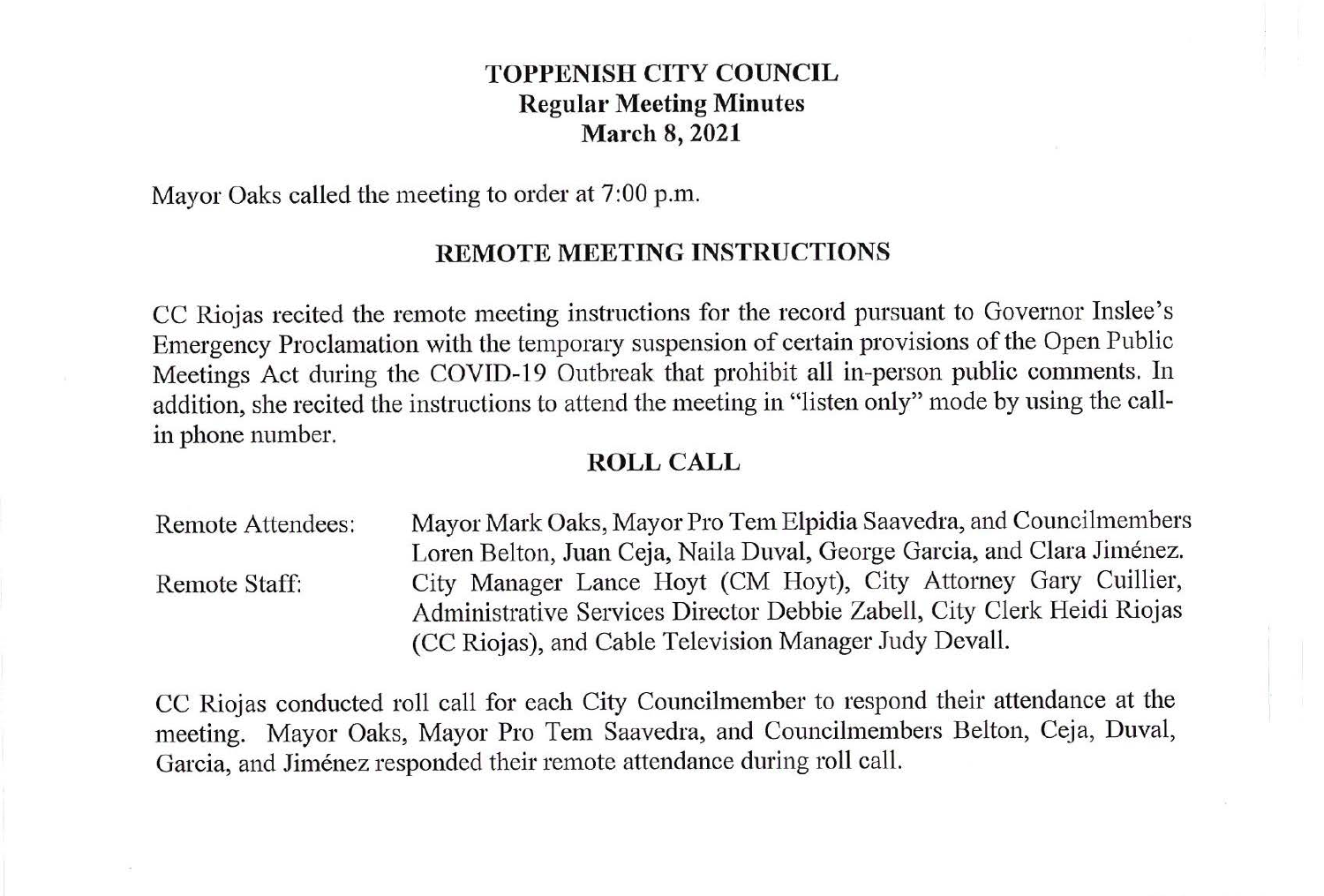#### **APPROVE AGENDA**

Councilmember Jimenez moved, seconded by Mayor Pro Tern Saavedra to approve the March 8, 2021 Agenda. Motion carried unanimously.

### **ADVANCE PUBLIC COMMENTS RECEIVED BY 4:00 P.M. ON MARCH 8, 2021**

CC Riojas noted the City received no public comments by the 4:00 p.m. deadline prior to the meeting.

#### **CONSENT AGENDA**

Councilmember Belton moved, seconded by Councilmember Duval to approve Consent Agenda items a through d:

- a. Approve Minutes of the February 22, 2021 Regular Council Meeting<br>b. Approve Minutes of the March 1, 2021 Study Session
- b. Approve Minutes of the March 1, 2021 Study Session
- c. Approve Payroll Checks Number 35216 through 35227 and electronic transfers in the total amount of \$154,892.10 dated March 3, 2021
- d. Approve Claims Checks Number 93355 through 93408, EFT AP3/2021, and EFTAP256 in the total amount of\$359,443.16 dated March 8, 2021

Motion carried unanimously.

### **NEW BUSINESS**

# **Resolution 2021-11: A Resolution of the City Council of the City of Toppenish, Washington, Approving the Change of Indirect Control of Lightspeed Networks, Inc. dba LS Networks, A Franchisee of the City.**

Councilmember Belton moved, seconded by Councilmember Jimenez to approve Resolution 2021-11. Motion carried unanimously.

## **Set Agenda for the April 5, 2021 Study Session.**

It was the consensus of Council to receive updates for Police Chief Recruitment, the new Public Works Facility, and the YVCOG/Department of Commerce Community Outreach Programs.

## **COUNCIL MEETING REPORTS/COMMUNITY ANNOUNCEMENTS**

Councilrnember Belton had nothing to report.

Councilmember Garcia had nothing to report.

Councilmember Ceja had nothing to report.

Councilmember Jimenez had nothing to report.

Councilmember Duval stated she has paper copies available of the YVCOG Housing Equity Survey. She also noted that in honor of International Women's Day, a remote event will be held on March 31, 2021, consisting of a panelist of five women to help educate women on running for local office.